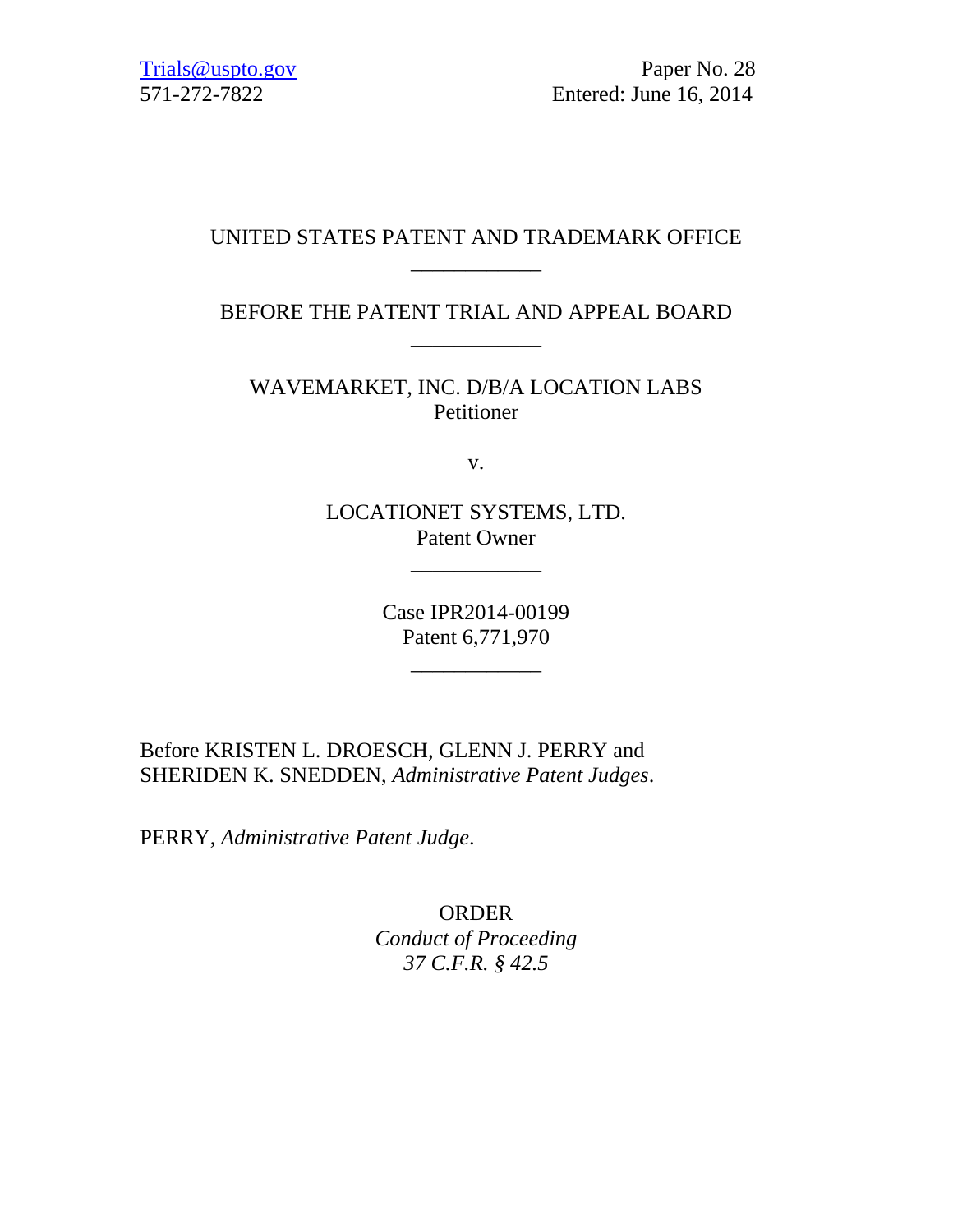An initial conference call in the above proceeding was held on June 13, 2014, among respective counsel for Petitioner and Patent Owner, and Judges Droesch, Perry and Snedden. The purpose of the call was to discuss the Scheduling Order (Paper 19) and the proposed motions of the parties (Papers 25 and 27). The following is a summary of the call.

## *Scheduling Order*

Petitioner notes a typographical error in our Scheduling Order (Paper 19), indicating that Due Date 4 should have been written as December 30, 2014. We agree and appreciate Petitioner's observation.

### *Potential Joinder*

Petitioner filed a petition for *inter partes* review, IPR2014-00920 ("'920 IPR"), on June 9, 2014, which has not yet been fully docketed. Petitioner filed in the '920 IPR a motion to join (Paper 4) with this *inter partes* review. Petitioner seeks authorization in this *inter partes* review to file a motion for joinder with the '920 IPR and to modify the scheduling order (Paper 19) in this *inter partes* review as follows and to place the '920 IPR on the modified schedule of this *inter partes* review:

|                | Due Date   Current Date | <b>Proposed Date</b> |
|----------------|-------------------------|----------------------|
|                | August 11, 2014         | October 13, 2014     |
| $\overline{2}$ | November 10, 2014       | December 13, 2014    |
| 3              | December 9, 2014        | January 13, 2015     |
| $\overline{4}$ | December 30, 2014       | February 3, 2015     |
| 5              | January 13, 2015        | February 17, 2015    |
| 6              | <b>January 20, 2015</b> | February 24, 2015    |
|                | February 3, 2015        | March 10, 2015       |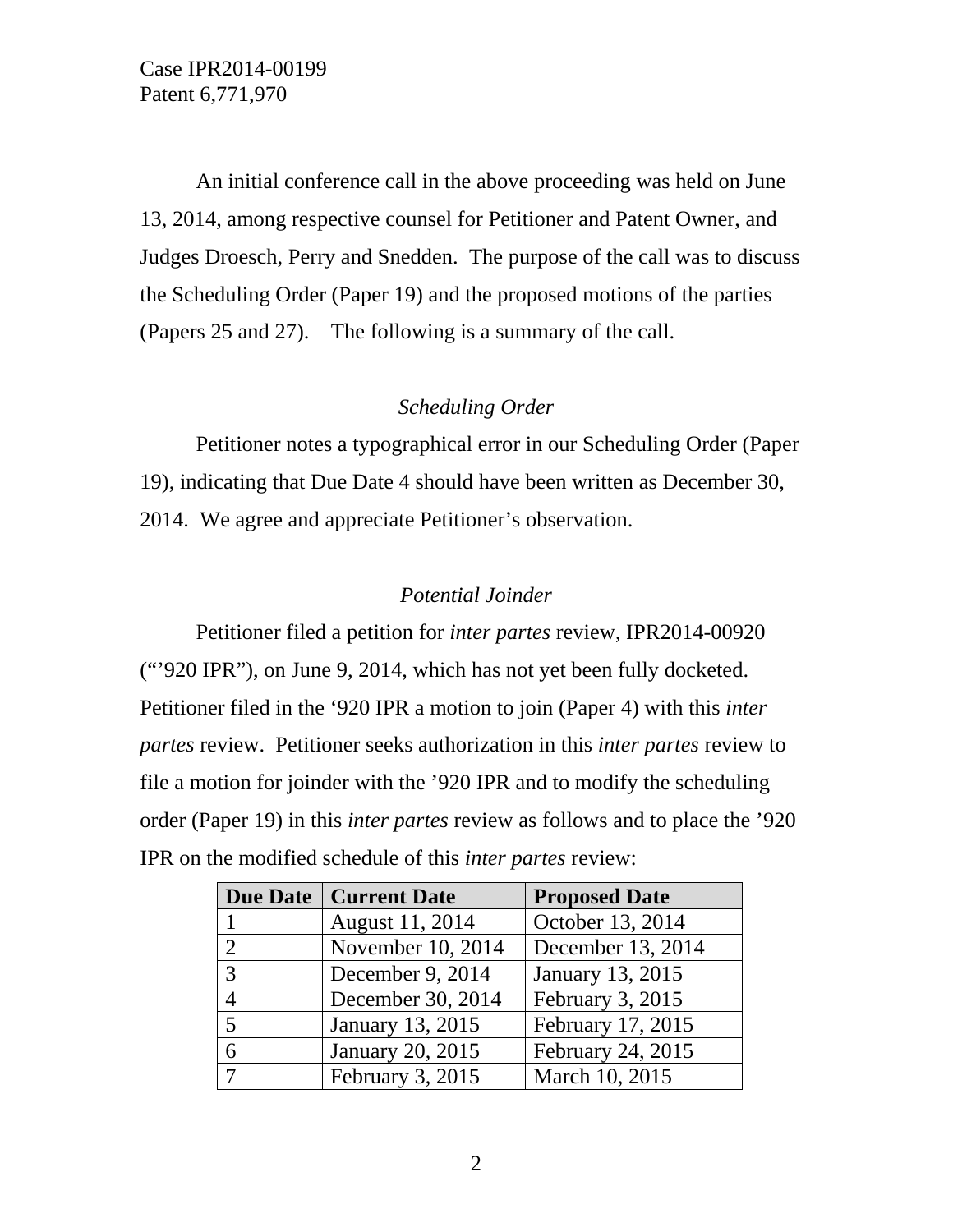-

Petitioner also seeks authorization to file a motion seeking acceleration of Patent Owner's Response Due Date in the '920 IPR to July 22, 2014 to facilitate joinder.

Patent Owner opposes joinder, indicating that the issues in the two IPRs are different and that no efficiencies will be gained by joining them. Further, Patent Owner would be prejudiced by having time taken away from thoughtful consideration of the issues raised in the '920 Petition. The '920 IPR is now in its initial stages of formalities review. Unless taken out of turn, it is likely that a Patent Owner Preliminary Response would be due in September, 2014.

The Parties report that related litigation against T-Mobile USA Inc.<sup>1</sup> ("T-Mobile") and Sprint Nextel Corp.<sup>2</sup> ("Sprint") has not been stayed and that no motion to stay is pending. Discovery in the related litigation is due to close in August and a Markman Hearing is scheduled for October, 2014.

At this time, we do not authorize any motions regarding joinder. We will take up the issue further upon our consideration of the '920 IPR Petition.

#### *Additional Discovery Regarding Real Party in Interest*

Patent Owner seeks authorization to file a motion requesting additional discovery related to potential real parties in interest. According to Patent Owner, Petitioner Location Labs is an indemnitor of T-Mobile and Sprint. Petitioner's Counsel indicates that it is also representing T-Mobile

<sup>&</sup>lt;sup>1</sup> CallWave Communications, LLC, v. T-Mobile USA Inc. and Google, Inc., Civil Action No. 1:12-cv-01703-RGA (D. Del.).

<sup>&</sup>lt;sup>2</sup> CallWave Communications, LLC, v. Sprint Nextel Corp. and Google, Inc., Civil Action No. 1:12-cv-01702-RGA (D. Del.).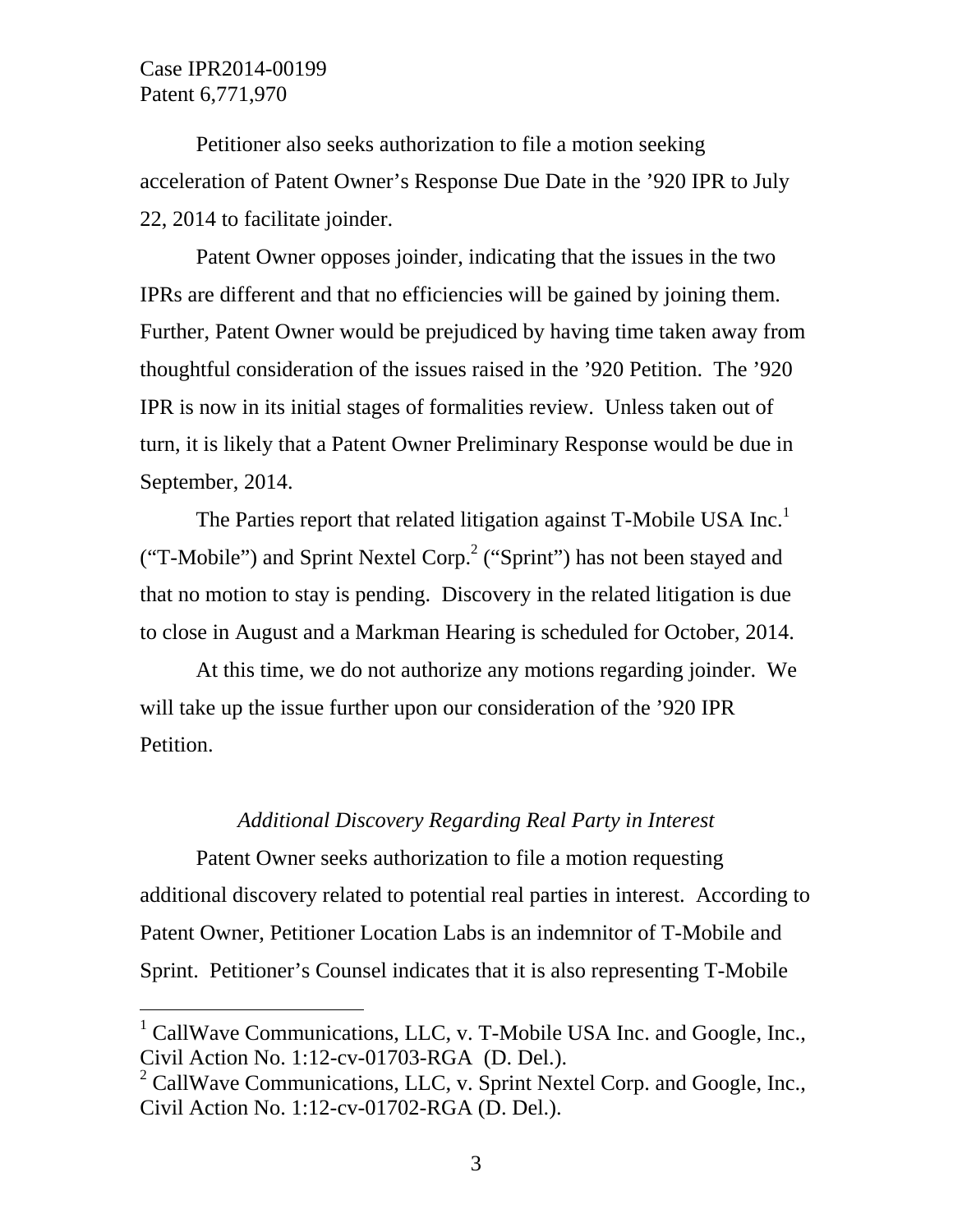and Sprint. Patent Owner alleges a "plausible connection" between Location Labs and these entities and seeks discovery regarding that relationship, particularly with regard to any indemnification agreement by Location Labs that might include terms related to control and funding of these IPR proceedings by T-Mobile and Sprint.

Petitioner indicates that the same discovery issue is being contested in District Court and that a hearing is scheduled for June 26, 2014 before a Magistrate Judge. Petitioner objects to being subject to multiple discovery requests in different forums and that the appropriate forum for determining this issue is the District Court.

In view of the facts disclosed during the conference call, and the potential significance of a real party in interest not yet identified, Patent Owner is authorized to file a motion for additional discovery related to this relationship. However, this authorization does not mean that any such a motion will be granted. Patent Owner is cautioned that such motions are only granted if they are targeted and specific (e.g., a particular agreement). The Board considers various factors in determining whether requested additional discovery meets the standard of "necessary in the interest of justice" under 35 U.S.C. § 316(a)(5), including the following factors set forth in *Garmin Int'l, Inc. v. Patent of Cuozzo Speed Techs. LLC*, Case IPR2012-00001 (PTAB Mar. 5, 2013) (Paper No. 26) slip. op. at 6-7: (1) the request is based on more than a mere possibility of finding something useful; (2) the request does not seek the litigation positions of the other party; (3) the information is not reasonably available through other means; (4) the request is easily understandable; and (5) the request is not overly

4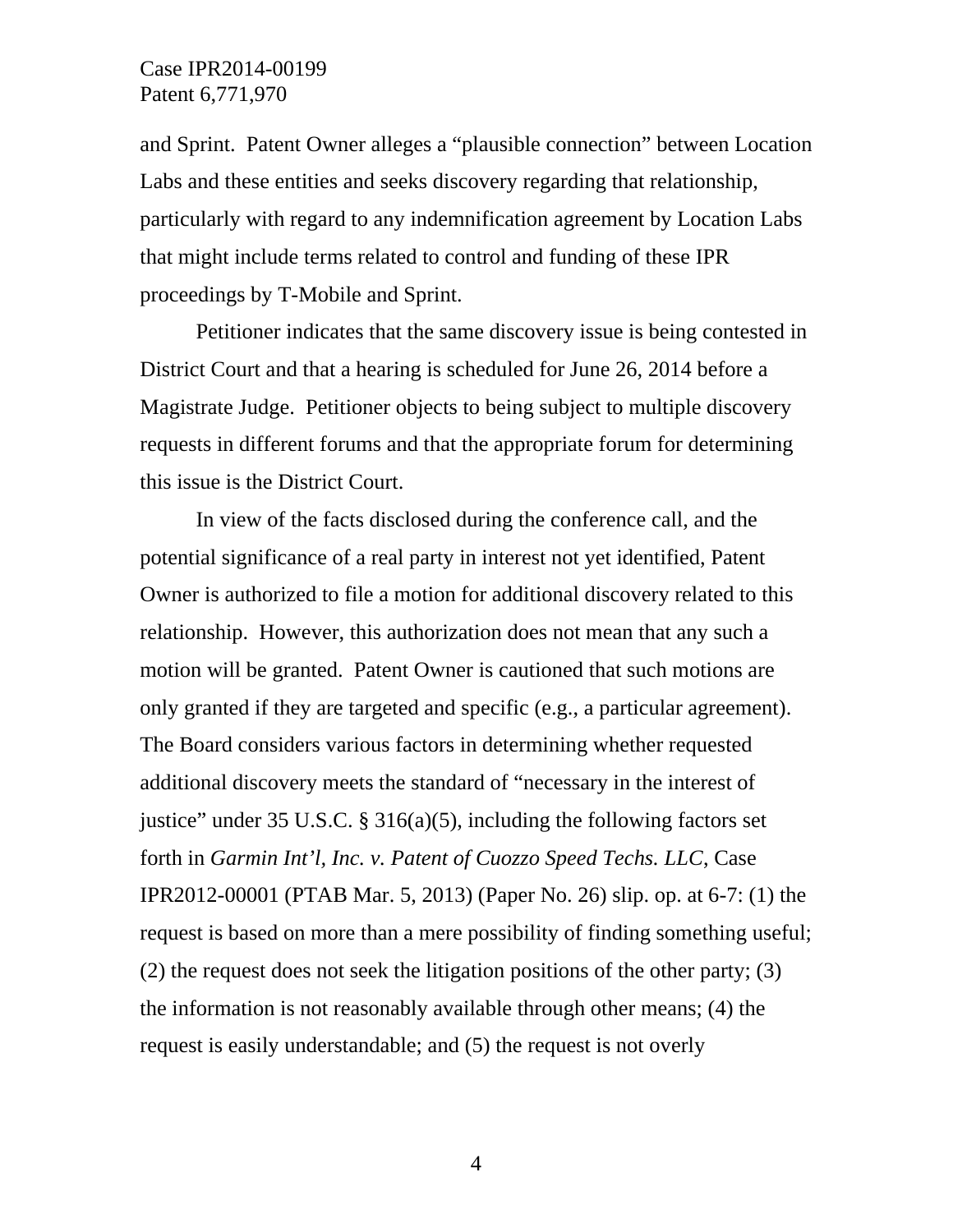burdensome to answer. Wide-ranging discovery requests are not likely to be granted.

## *Motion to Amend*

Patent Owner indicates that it may file a Motion to Amend Claims. Patent Owner indicates that this potential motion is forward looking and that it is not prepared to file such a motion at this time. We provide the following guidance.

Authorization is not needed for filing a first motion to amend. Before such a motion is filed, however, Patent Owner is directed to seek a telephone conference with the panel two weeks in advance of any such proposed motion to discuss the motion. *See* 37 C.F.R § 42.121(a). The parties are further directed to the guidance provided in Case IPR2012-00027, Paper 26, dated June 11, 2013 ("Idle Free"), Case IPR2013-00423, Paper 27, dated March 7, 2014 ("Toyota Motor Corporation"); and Case IPR2013-00124, Paper 12, dated May 20, 2014 ("Int'l Flavors"). It is also suggested that Patent Owner become familiar with PTAB's Trial Practice Guide Section G and with rule 42.121.

#### *Observations on Cross-Examination Testimony*

Patent Owner indicates that it may wish to file a motion for observations on cross-examination testimony of Petitioner's reply witnesses. Patent Owner is invited, at the appropriate time, to seek such authorization after all predicate conditions have been met and such authorization would be timely.

5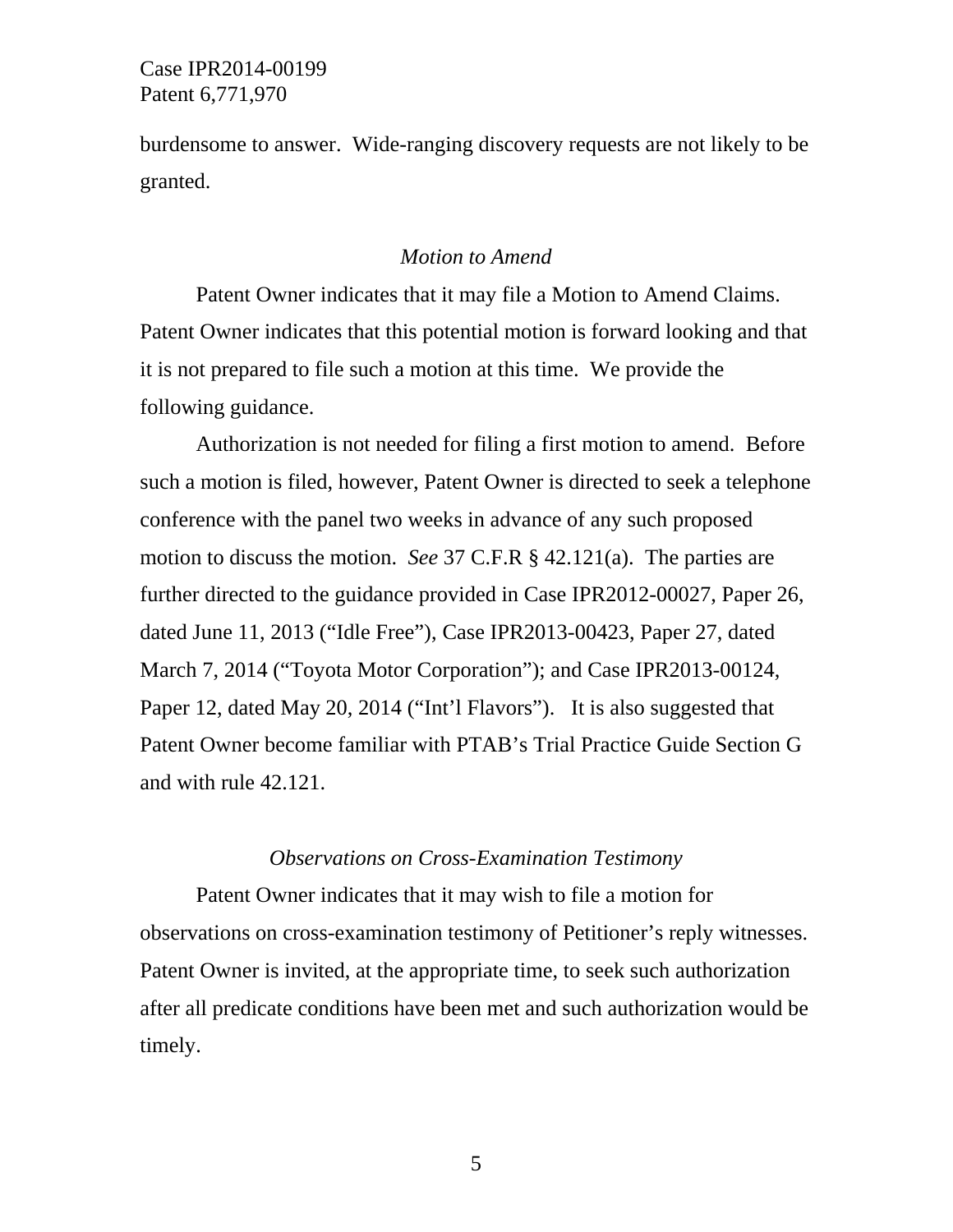#### *Motion to Exclude Evidence*

Patent Owner indicates that it may wish to file a motion to exclude evidence, but indicates that this is a forward looking motion. At present, Patent Owner does not seek to exclude evidence already of record. Therefore, no authorization at this time is required.

The parties are reminded that a motion to exclude is available to a party wishing to challenge the admissibility of evidence and to preserve an objection made previously. *See* Office Patent Trial Practice Guide, 77 Fed. Reg. 48,756, 48,767 (Aug. 14, 2012). A party following these guidelines may file a motion to exclude without prior authorization from the Board. The rule specifies as much and explains that a motion to exclude must identify the objections in the record and must explain the objections. 37 C.F.R. § 42.64(c). Prior to filing a motion to exclude, a party objecting to evidence serves (but does not file with PTAB) such objection on the other party. This triggers an opportunity for the other party to cure whatever defect triggered the objection. In the event that an objection remains after this process, a party may seek authorization to file a motion to exclude.

The parties are invited, at the appropriate time, to seek such authorization after all predicate conditions, including those of 37 C.F.R. § 42.64(c), have been met.

### *Settlement*

The parties report that the last settlement discussions were several months ago. There is no imminent settlement.